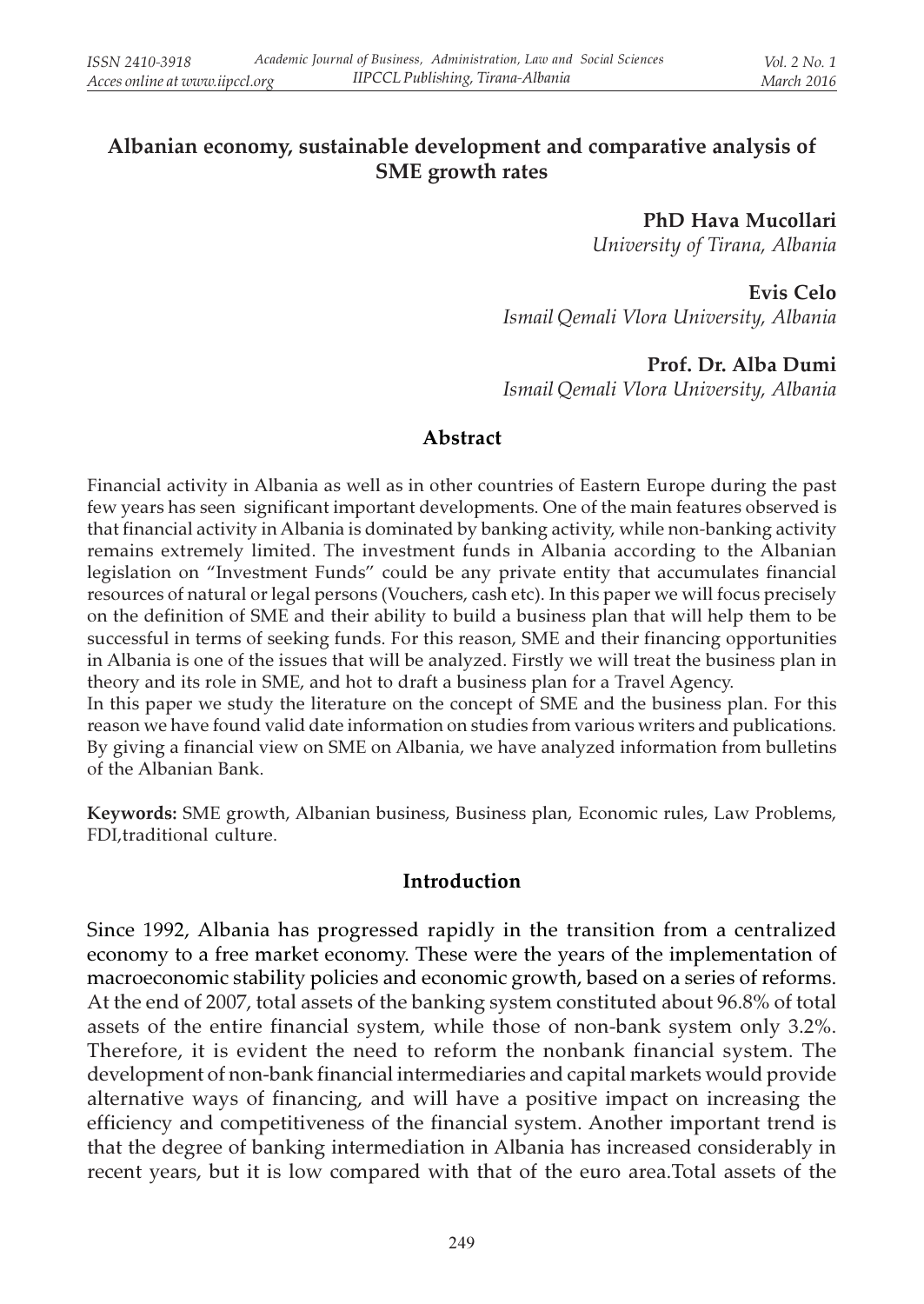banking system to GDP in Albania was respectively 76%, 69% and 60% at the end of 2007, 2006 and 2005 respectively.

This indicator for Albania is close to the average for the countries of Eastern Europe, but it remains far from the average for the euro area countries where the value reaches 240%. The growth of banking intermediation is also seen in increasing the diversity of financial products in large geographical territorial coverage and rapid credit growth.

### Loan indicators and GDP growth

Loan outstanding in Albania has shown higher annual growth rate: 48%, 55% and 82% during the years 2007, 2006 and 2005 respectively. Thus, Albania was identified as one of the countries with the highest growth of credit during these three years. However, outstanding credit to GDP in Albania for 2007 was 30% and for 2006 was 22%, which was low compared with that of the euro-zone. The study of "Banking in Eastern Europe" by the research team of Deutsche Bank, among others, estimates what should be an equilibrium level of private sector credit to GDP for some countries in the region, in case it would be achieved the convergence with the Euro-zone.

The structure of the economy, in terms of development, has undergone significant changes over the years as well as in many other countries. Thus, the role and importance of primary production (agriculture, forestry sector, etc.), secondary production (industry, wood processing, construction) and tertiary production (services, public services, communications, etc.) in the national economies of many countries, was changed in a noticeable order. Primary and secondary production has decreased, while services have taken the leader position in the economies of many countries, resulting in increased employment and added value. We see the same situation in our country.

The global experience makes clear the importance of entrepreneurship and small business management as a driving force in the new world economy. Albania is one of those countries after the collapse of centrally planned economies was characterized by rapid development of the private sector, with the premise of small business growth, referring as the backbone of the market economy. Private sector development has been hard during these difficult years, the streamlining of our economy physiognomy. Entrepreneurship and small business management and secondary have been and remain still today the promoter of generating sustainable economic growth, employment and poverty alleviation. The main role today in the failure or success of the business is played by entrepreneurs; it creates a new business which puts greater risk and uncertainty, with a view to achieving profitability, growth and identification of opportunities. It is the duty of entrepreneurs to work harder to be transformed these opportunities, in order to secure profits. State intervention in the economy must be legitimate and originally defined in Constitution. It is the fundamental law of a state and contains basic general principles upon which will be built state policies. In order to run these policies in all economic activities in the country the laws are regulators. They are accompanied by rules which are generally divided into three main categories: economic rules, safety rules and regulations of information.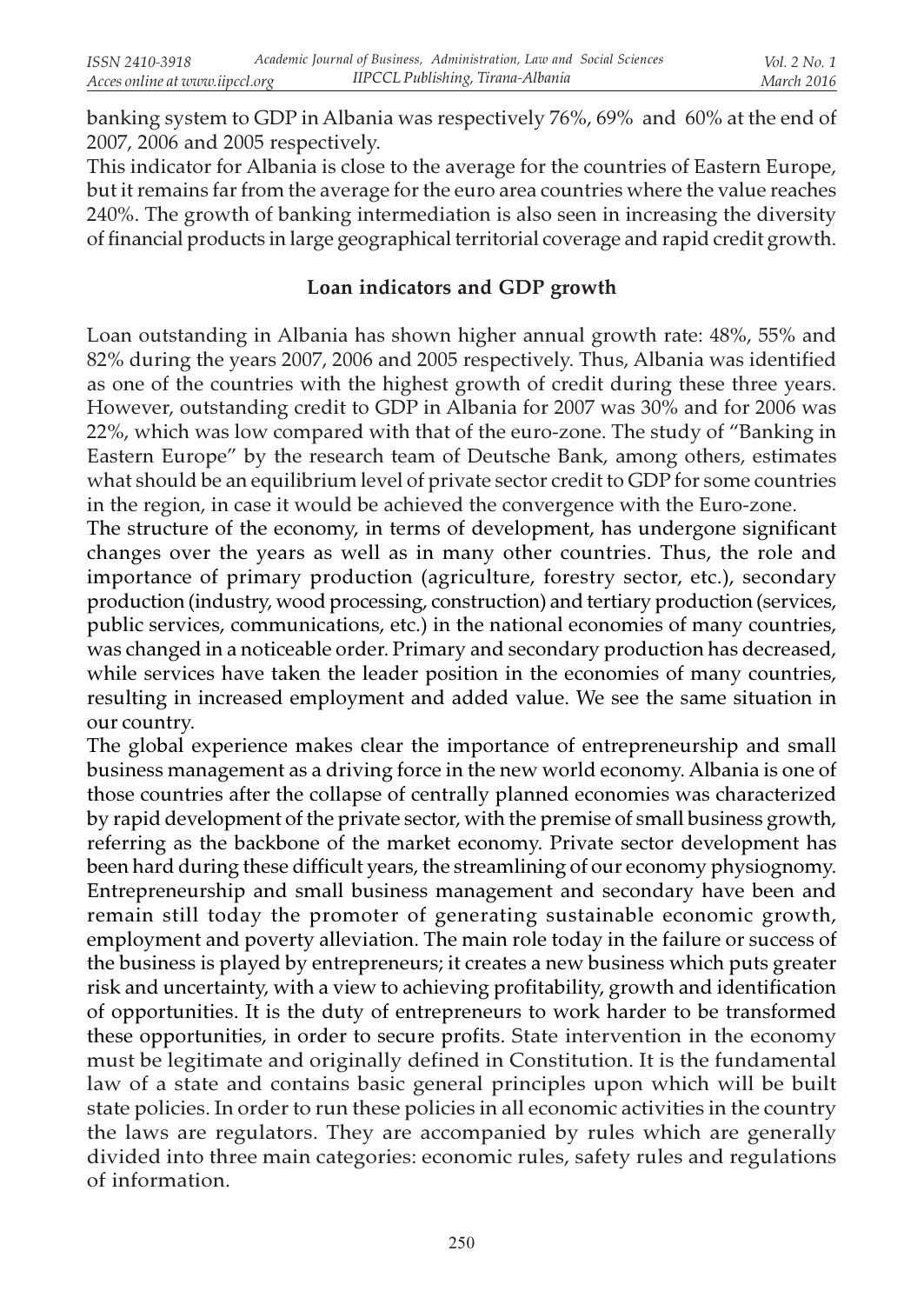# Development of Entrepreneurship and SME

During recent years the Albanian government has undertaken significant reforms to channel the Albanian economy in the formal sector. Entry into force of the flat tax, the establishment of fiscal cases, reform of the VAT system, improvements to the tax authorities' procedures, the success of the National Registration Center and simplifying business licensing procedures have been very successful reform and Albania has shown that economic growth despite the global crisis. Albania, too, in the last 5 years has become overrun in most global rankings on reforms and competitiveness. However, a significant part of the economy remains in the informal sector. Albanian Government with the support of the donor community has been the leader in the region in terms of efforts on electronic governance and pervasive system of procurement on line operation in Albania is a success story for which Albania has been hailed in the international arena. Great efforts are being made in the field of taxation, implementation and transparency with database online properties and similar efforts are being made in health and education.

# 1. Literature Review And Hypotheses

# 1.1 Current Situation and Development of SME Sector

By the end of '80 in almost no important economic reform Albania was not taken. Starting from the '90s the government started to show signs of readiness to set aside the utopian goals imposed by the former regime. In 1989 former president then was found in an irreversible process of liberalization of Albanian Economy. This process began with the granting of limited financial autonomy for state enterprises, in recognition of the right of farmers to livestock cooperatives in the state. Still it was not for the emergence of SMEs Property title and the ability to sell agricultural products prices at open market were dictating by government. Immediate measures taken by the state at the time could not serve to stop the economic downturn that was manifested in all directions, starting with the explosion of foreign debt, inflation (which in the years '91 / '92 touched respectively 104 % and i236.6%), decreased drastically by more than 50% of GDP in the period '90 / '92 (-13% in the 90s, in '91 -28% and -10% in '92), immediate growth of unemployment and almost paralyzing generate agricultural and industrial production.

1.2 The economic transition and development in Albania

To treat the social- political emergency and economic situation in May of '91 was formed a coalition government. In the economic field was drafted by the government and approved by parliament a program containing urgent measures for macroeconomic stabilization and liberalization of the economy. The SME sector has a substantial contribution to economic growth and employment. Based on data from INSTAT (2011), the contribution of SMEs to GDP is more than 73% and more than 71% in the employment sector. Also the number of active enterprises in late 2011 was about 106.503.Compared with active enterprises in 2005 has increased by 65% .The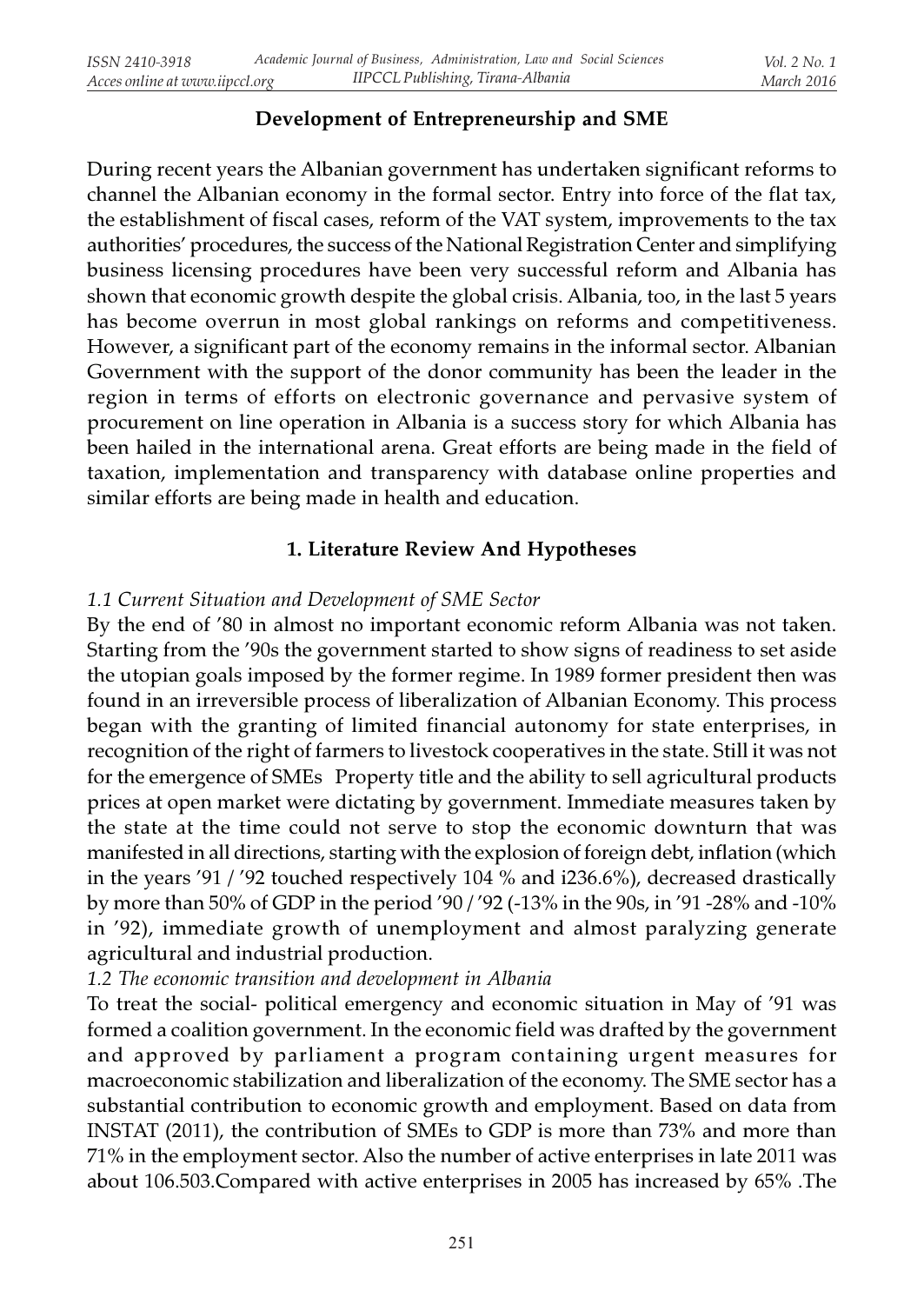number of enterprises that run or are owned by females is 27%. According to the structure of active enterprises in 2011 is noted that SMEs are mostly dominated by micro-enterprises with 1 to 9 employees, who constitute about 95.2% of the total number of active enterprise.

Distribution of active enterprises by economic sectors is as the following: trade market 43.8%, 16.1% hotels & restaurants, transport & communications 10.2%, industry 9.8%, construction 4.3%, agriculture and fishing 1.8% while other services occupied 14.1%. It is worth mentioning that the sectors of trade, hotels, bars and restaurants are dominated by domestic enterprises with a slight shift in recent years towards international trade, especially during the summer as a result of increased tourism in the country.



Graph3. Distribution of SME according to regions

# Source: ASN - INSTAT 2011

Over 50% of active enterprises that are operating in Tirana, Elbasan prefectures, Durres, Vlore, Dibra and Kroc, it is noticed only a slight increase of enterprises leaving the situation in the state of almost a year ago. Prevailing in number are the activities in trade market and catering sector - restaurants with 60%. 43.8% of enterprises are in the trade field with a slight decrease of 0.6% compared to 2010. The producers account only 16% of service providers. Such dominance is common in all prefectures. Compared with last year turnover in 2011has been risen by 8% .This increase of 32.3% came as influence in construction-building field. Compared to 2010 commodity producers has been risen by 6.3%, while service providers, compared with the same year has been risen by 5.7%.

1.3 Financial and Credit Facilities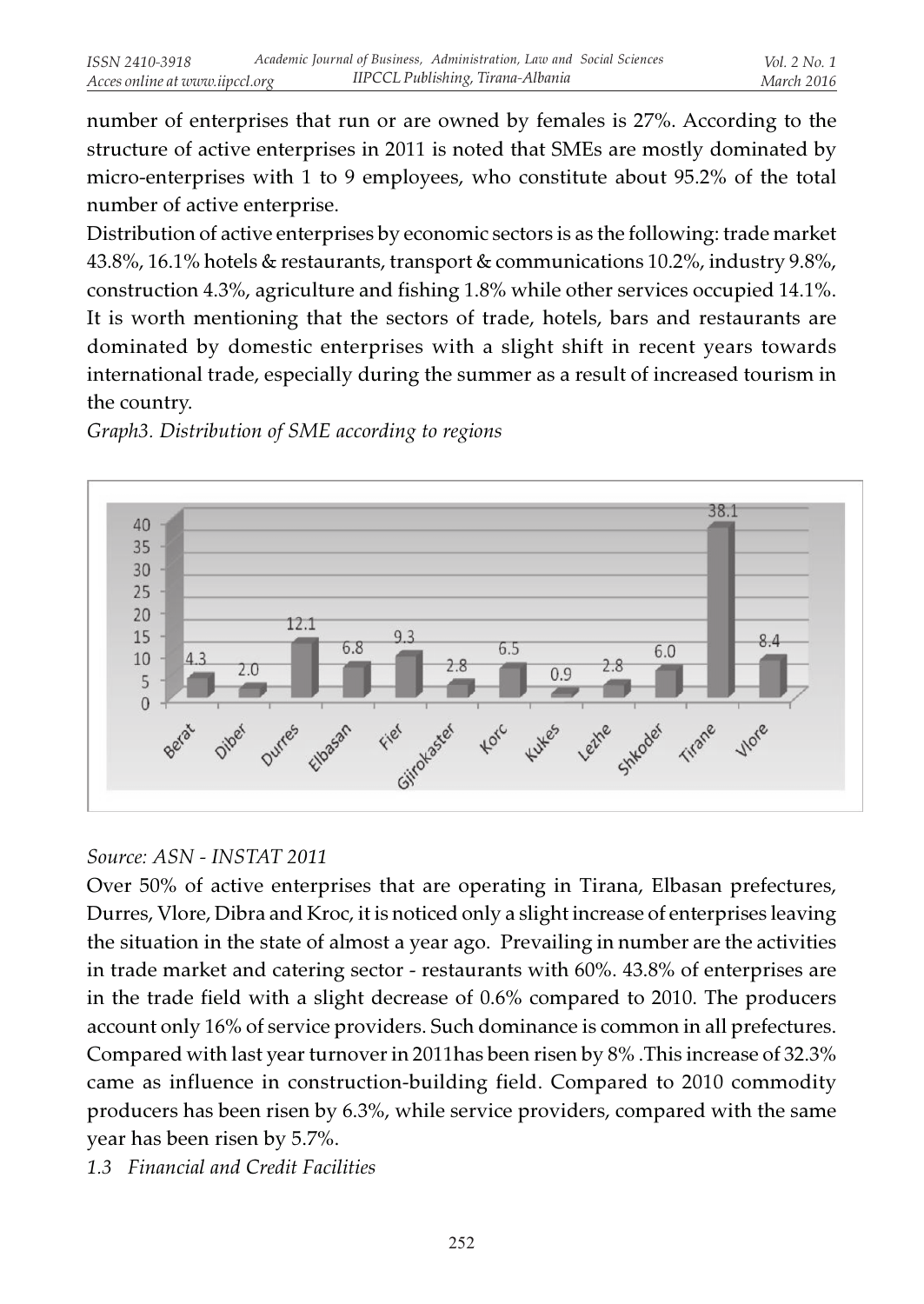- · According to the report "Doing Business" from World Bank 2011-2012, Albania is ranked as 23-rd in the world for ease of lending. Based on data from the Albanian Bank, the share of private sector credit of GDP in December 2012 was 40.2%. Annual growth rate of the loan portfolio was found to be about 14%.
- Banks are the biggest funders of the economy as the banking sector constitutes more than 95% of the financial sector. In order to improve the financing environment for SME, in recent years have been taken measures in relation to the introduction of schemes to guarantee loans to SME.
- SME scheme implementation credit from the official launch of the program in January 2009, until. December 2012 has been lending to SME 25 million EUROS, which were financed in 79 Albanian SME projects with a funding of 17.4 million EURO of which 10 projects are "Started up". Moreover, a guarantee fund of 2.5 million is available as part of the Program for the Development of SME in order to guarantee bank lending.
- · The European Fund for Southeast Europe (EFSE). FEEJ has given a loan of 20 million EURO to National Commercial Bank (NCB). So far, 23.8 million loans were approved for 332 clients financing businesses in several different districts and for different purposes such as: investment in inventory and active properties. The condition of these loans outstanding was 17.9 million, while having a very satisfactory repayment performance.

1.4 Development of Hypotheses

The purpose of the study is to check the system evaluation from 2004-2010 until today. The rapid growth of credit in many countries has been accompanied by a significant increase in prices of various assets, such as the price of real estate, which later exploded and adversely affected the value of collateral and the quality of loans issued against them. The evaluation of the employees was made of two phases:

The first evaluation ( Primary data & Secondary data)

The last evaluation. (ESPS method & Statistical method)

The most recent case of the consequences of this phenomenon is the market crisis "subprime" in the United States, which has not yet exhausted its negative consequences and contamination for other countries. This crisis appearing as a liquidity crisis, with direct impacts on capital markets associated with the the food crisis, and the rapid increase in oil prices has raised many questions about the development prospects of the world economy.

The SME financing argument has increased in recent years, but is still considered insufficient to induce a rapid development of this sector. Also SME and especially SME encountered enough difficulties to obtain loans from the banking sector, where the cost of credit is relatively high. Requirements of banks are not favourable for business, especially for the high level of 120-150% collateral and high interest loan when is required for investment in materials, machinery and equipment, but there are still missing supportive policies to start-up businesses. The lack of alternative financial resources for SME, such as venture capital, innovation vouchers, small business, etc.

During the last three years Albania has had an economic growth of 6%, an increase has been noticed as among the best in the region. No doubt that the SME sector has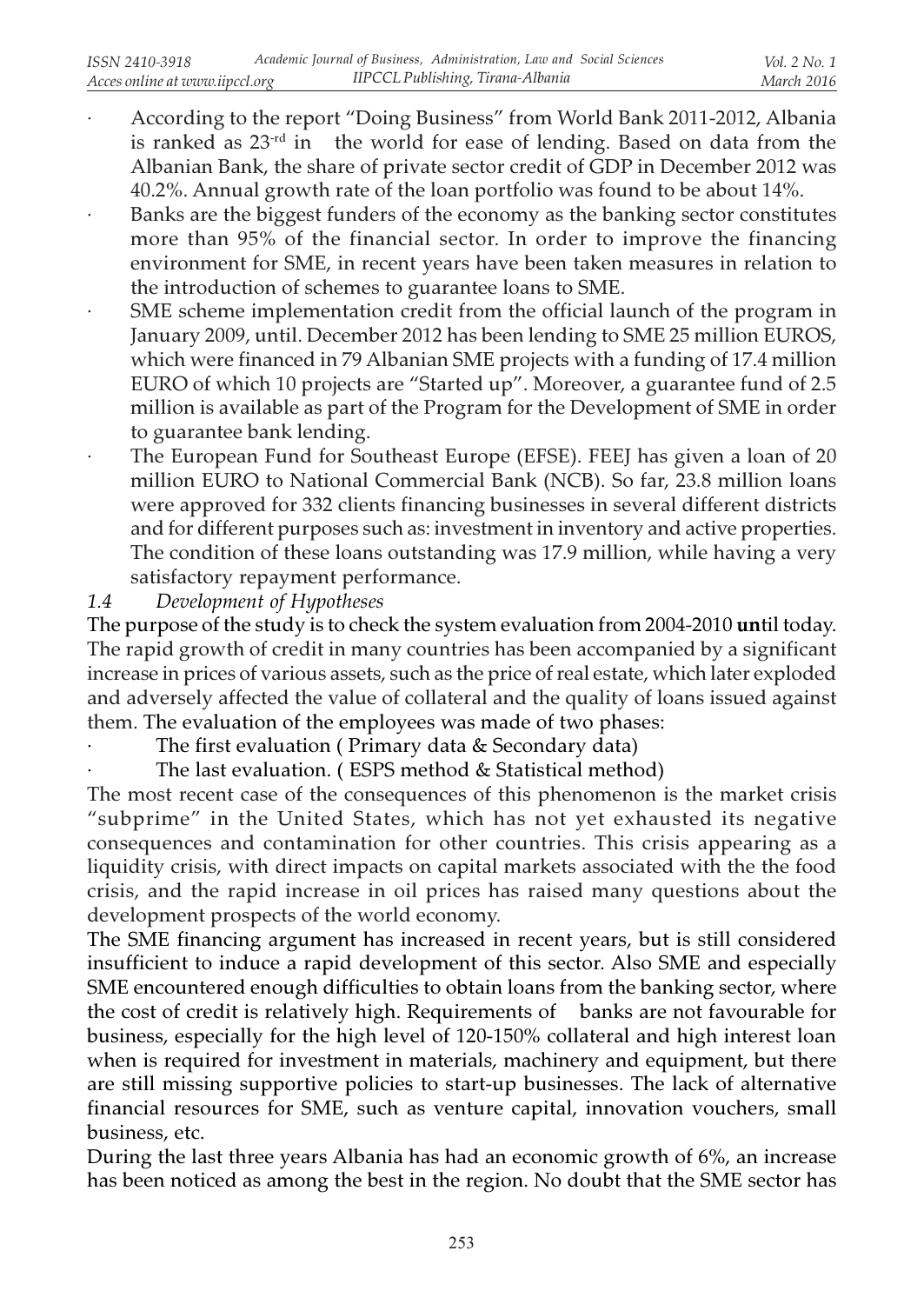an important contribution on this process.

The contribution of the SME sector is estimated at 64% to GDP and employing about 66% of employees in the private sector.

Referring to the structure of employment, small enterprises and medium SME with 1-80 employees are more than 99% active companies in Albania. The number of companies with over 80 employees is 423, while the number of companies with over 250 employees is only 40. The data above constitute the backbone of the policies in the field of business development for the coming years.

During 2005 there has been found a rapid growth of new enterprises created respectively by 9993 with an increase of 4% compared to the year 2004.Even during the first 10 months of 2006 is being noted a high number of new enterprises registered at about 16,000 new entities.

Regarding the geographical distribution of businesses in Albania, about 50% of active companies are concentrated in the area between Tirana - Durres, employing 57% of private sector employees. About 69% of companies with foreign capital are concentrated in Tirana prefecture, about 5% in Korce, Shkoder while about 5% and 3% in Vlora. (INSTAT, enterprises repertoire, Statistical Bulletin)

| Sectors       | 2006     | 2007  | 2008  | 2009  | 2010  | 2011  | 2012  | 2013  | <b>Sums</b> |
|---------------|----------|-------|-------|-------|-------|-------|-------|-------|-------------|
| Promoting     |          |       |       |       |       |       |       |       |             |
| <b>SME</b>    | 0.5      | 12.4  | 26.7  | 39.3  | 28.5  | 35    | 44    | 42    | 228.4       |
| Promoting     |          |       |       |       |       |       |       |       |             |
| exports       | $\Omega$ | 3.1   |       | 11    | 7.9   | 8     |       |       | 51          |
| Promoting FDI | $\Omega$ | 2.01  | 6.475 |       | 12.16 | 17.4  | 17.25 | 21.35 | 83.645      |
| Mines         | 0.37     | 0.756 | 0.756 | 0.732 | 0.626 | 0.455 | 0.463 | 0.472 | 4.63        |
| TOTAL costs   | 0.9      | 18.3  | 40.9  | 58.0  | 49.2  | 60.9  | 68.7  | 70.8  | 367.7       |

Table of indicative costs by sector (draft business development strategy and investment)

#### Internet and electronic commerce

During recent years in Albania, the number of SME that use the services of internet has increased, especially by the younger generation of entrepreneurs and managers. According AKEP<sup>5</sup> 2011 online coverage rate is over 50%, but much lower compared with 67.6% of the EU countries. Despite improvements in the legal framework only 10,000 businesses have broadband internet from 100.687 active businesses

Creative Economy: It has been felt necessary the intervention with concrete policies for the sector as it can be:

i) regulatory measures aimed at removing legal and administrative barriers; ii) improving the system of vocational education and training (for all activities designers / design, advertising and crafts); iii) legal and financial incentives to support this sector and iv) improve the capacity of organizations that represent the sector.

#### Include social responsibility in enhancing the competitiveness of businesses, CSR

Corporate of Social Responsibility is a key part of the new strategy "Europe 2020", which requires an integrated approach to "a fast growing, sustainable and inclusive",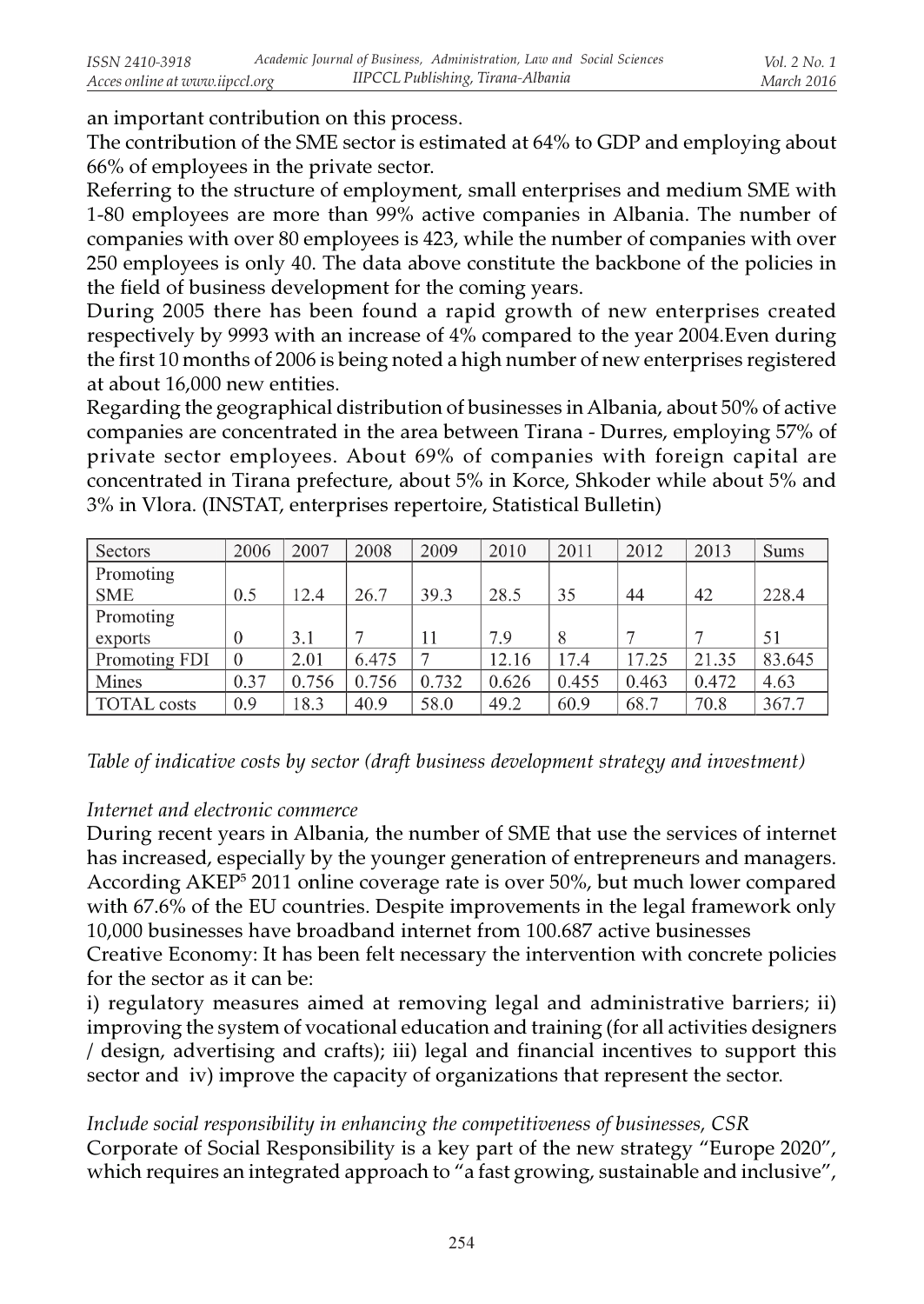within an overall vision of a social market economy.

# Development of Innovation and Technology for SME

Albania continues to lag behind other countries in terms of poor performance in innovation. Enterprises finance on technological developments are mainly from internal resources, which are limited. The lack of business incubators and clusters is felt; Albania is now part of the European Network of SME, EEN. Implementing proactive policies to support technology capacity building for enterprises, especially SMEs remains a challenge for the next period 2013-2020.Enterprises run by women proprietors are low, at around 27% of all active businesses in 2011. Over 90% of businesses run by women are in the service sectors (retail, tourism, freelance etc.). About 30% of the self-employed are women. Percentage of disbursement of loans by business women reached 25% in 2011. Lack of policy to support female entrepreneurship and according to the "SME Policy Index 2012" Albania is estimated to 2.5 points (out of 5 points maximum).

Through, the analyses of development of SME we can guide the following hypotheses:

H1: Is the development of the wood processing industry normal in Albania?

H2: Are promotion and support of industrial enterprises efficient in Albania?

H3: Albania was relatively rich in mineral resources, in particular for chrome, copper, nickel, titanium-magnetite and a large number of non-minerals. Industries mineral mining has traditionally been the backbone of the economy. Is this sector efficient ?

# 1.5 Promotion and support of industrial enterprises

In terms of global competition, support is needed for those enterprises that integrate business opportunities in the value chain of industrial investment with foreign capital. With government support and specialized agencies such as AIDA (Albanian Investment Development Agency), a needed draft with the skills and specific things was matched with the interests of foreign investors operating in the Albanian market. Usually sophisticated industries such as electronics, etc., create opportunities to subcontract a number of small and medium enterprises in the production of some aggregates (products, equipment, knots, etc.) of their product, resulting to be lower cost than import ones.

This objective seems difficult at the current stage. However, it remains possible and aims to set to a long-term project starting with the support of enterprises that can fulfil needs of large domestic and international ones.

Development of such industrial capabilities is valued in the context of politics "import substitution", releasing funds as a result of the decline in imports of these products.

It aims to assess the process of cooperation between foreign investors with local industries, estimating an increase in the production averaged 0.5-1% per year.

From 1970 until 1990, Albania was one of the main producers of chrome and products and a major exporter of processed products of copper, nickel, other metals and minerals processed differently. Large industrial complexes operated in a process of increasing the value of minerals in an integrated manner in the form of a chain that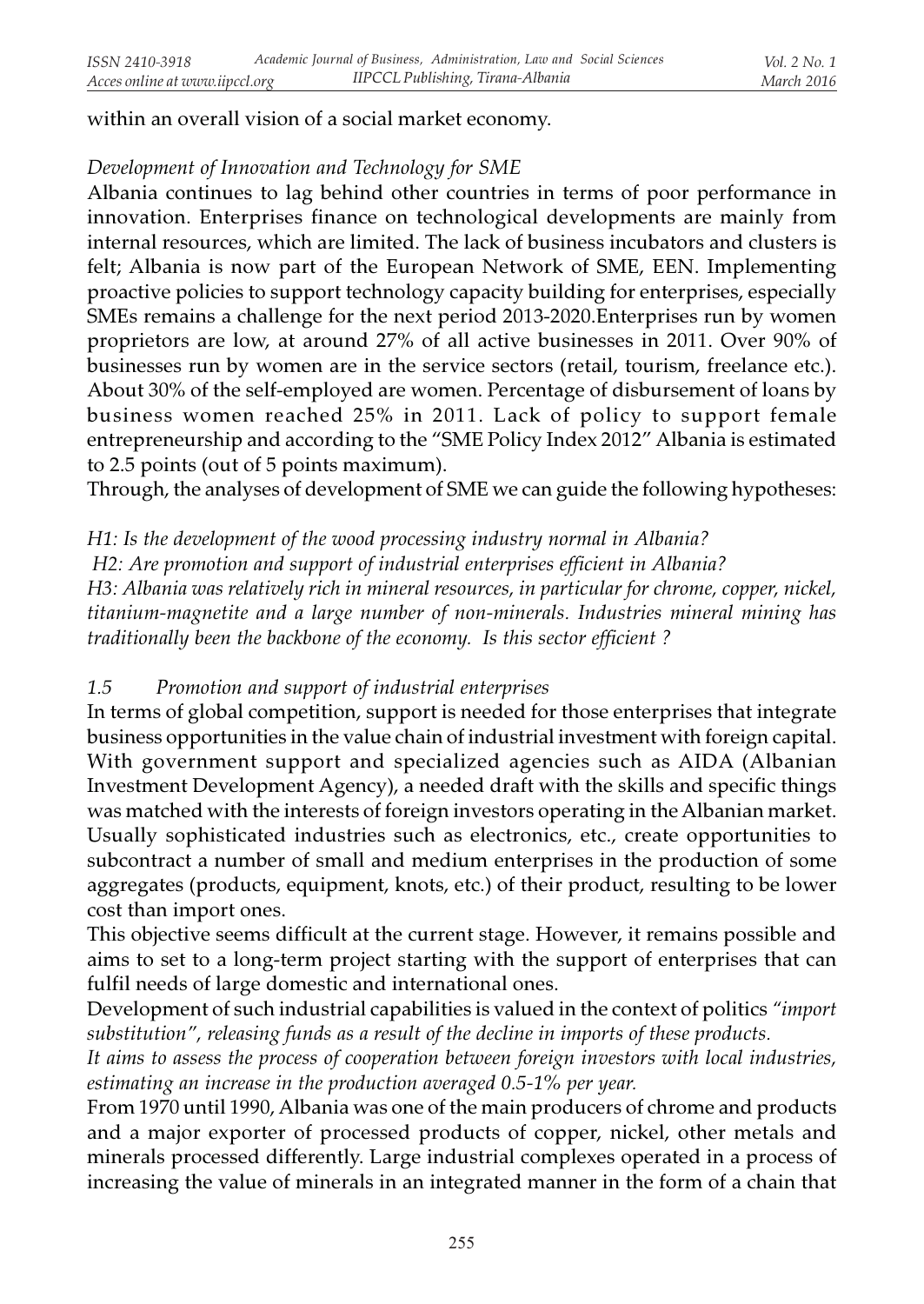began with the mine production proceeding further in enrichment processes, metallurgical processing and fabrication of metal products.

Due to the difficult economic transition, restructuring and investment in the sector starting pace of development was delayed for nearly a decade. After 2000 the effect of the restructuring of the sector reforms that opened the way for investments in the mining industry, the sector began restoring. FDI search focused on the discovery and exploitation, (as through the opening and reactivation of existing mines and development new ones), and the recovery and development of mineral processing infrastructure system. However, the sector is far from realizing its full potential and its development will remain a priority in the coming years.

#### 1.6 Sample and Data Collection

The survey of this study is conducted on the transformation of the mining sector in an industry based on the growth of the Albanian economy, that will promote and supply the development of other sectors of economy, increase exports and contribute to socio-economic development of the country. The adaptation and modernization of the Albanian mining legislation will harmonize the legislation sector with the EU and will set international standards in the mining industry sector. In particular, the Government will enhance the legal framework regarding ownership of land, rights of access to land ownership and access rights in a mining area. The government will continue with the privatization of mining and mineral processing facilities. Further steps will be taken to improve the investment climate and environment creating incentives to attract FDI in the sector, improving productivity and competitiveness. An important objective will be the withdrawal of major mining companies to develop new mines.

 Ensuring the implementation in practice of sustainable mining operations and environmentally sound as existing mines and new ones, too. It will be designed and implemented a legal framework to ensure sustainable mining activities and based on international best practices.

The aim will be to maximize the rational utilization of mineral resources and reserves while minimizing negative impacts on the environment and society. This will require planning of mining operations, which must satisfactorily address all issues related to environmental, social and economic ones. List of such issues will not be limited, but will include, through others, mining waste, air pollution, adverse impact on land use, biodiversity, pollution of water and its availability, hazardous materials, noise and vibrations, energy usage, as well as local and regional economic effects.

An important aspect of this policy will be better management of mining waste, promote recycling processes, and to ensure full closure and safe mining facilities which will become an integral part of any mining activity under cycle concept of a mining activity. To ensure the realization of this goal, the Government will establish a system of effective supervision and monitoring modern mining activities and facilities.

Analyses and Results of this paper research, SWOT model, Calon A 2012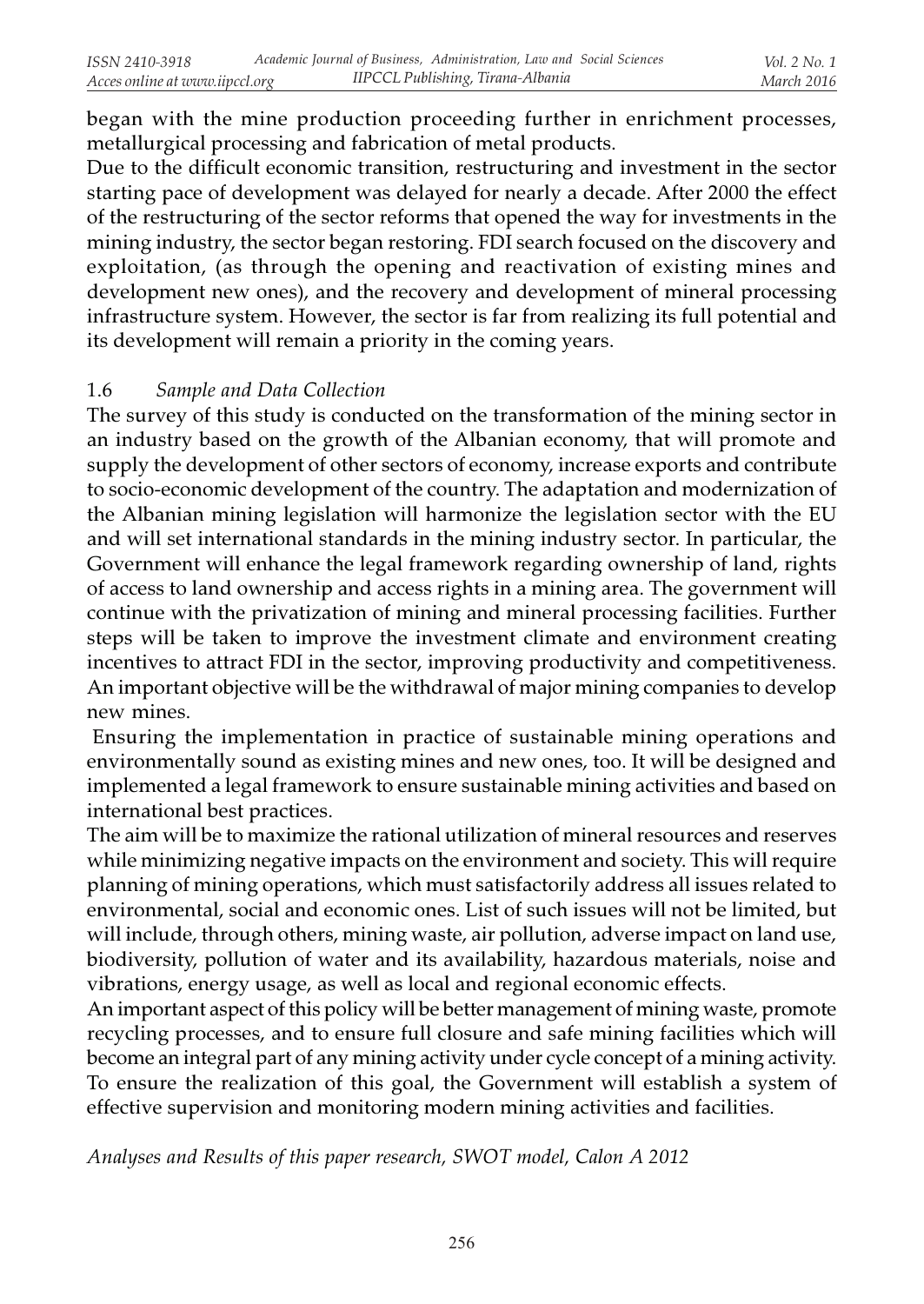| <b>STRENGTHS:</b>                                                                                                                                                                                                               |                                                                                                                                                                                                                         |  |  |  |  |
|---------------------------------------------------------------------------------------------------------------------------------------------------------------------------------------------------------------------------------|-------------------------------------------------------------------------------------------------------------------------------------------------------------------------------------------------------------------------|--|--|--|--|
| -Implementation of regulatory reform to help                                                                                                                                                                                    | Weaknesses:                                                                                                                                                                                                             |  |  |  |  |
| improving the business climate and reducing the<br>costs of doing business;                                                                                                                                                     | Lack of financial support schemes                                                                                                                                                                                       |  |  |  |  |
| -The development of ICT;<br>-Implementing Strategic document for the<br>development of SME<br>in particular continuous reduction in                                                                                             | business start-up;<br>- Weak entry and micro enterprises<br>enterprises to sources of financing;<br>Lack of alternative financial resources                                                                             |  |  |  |  |
| administrative barriers;<br>-Centre For the National Register, the NRC, as a one vouchers', 'business angels';<br>stop shop,                                                                                                    | SMEs, as' venture capital ',' innovation                                                                                                                                                                                |  |  |  |  |
| where registration is done in one day cost 100 ALL<br>-National Licensing --Your, NLC, as a one stop<br>shop where most of the licenses granted within a<br>period                                                              | Gaps in the provision of services to business;<br>Poor-performance innovations;<br>Lack Technological skills                                                                                                            |  |  |  |  |
| -2-4 days, and licenses provided by institutions<br>-Other issued by 10-30 days (excluding licenses<br>construction);<br>-Fiscal -Reform. 10% flat tax on personal income<br>and corporate income.<br>-Creation of AIDA & BRIC. | enterprises;<br>-Lack of space and industrial parks;<br>Lack of business incubators and<br>clusters;<br>Informality in the economy; the lack of<br>reliable statistics in analysing the                                 |  |  |  |  |
| Albania is a part of the European network of SME,<br>EEN;<br>-Stable macroeconomic mounting.<br>-Equal treatment between domestic investors.                                                                                    | economic indicators;<br>Limited access to private financing.<br>Problems To the right of ownership;<br>Difficulties in obtaining building permits,<br>getting electricity, registering<br>property and payment of fees; |  |  |  |  |
|                                                                                                                                                                                                                                 | Lower R & D & Capacity                                                                                                                                                                                                  |  |  |  |  |
|                                                                                                                                                                                                                                 | (especially in technical fields);                                                                                                                                                                                       |  |  |  |  |
|                                                                                                                                                                                                                                 | - Limited consults with stakeholders                                                                                                                                                                                    |  |  |  |  |
|                                                                                                                                                                                                                                 | and interest groups;                                                                                                                                                                                                    |  |  |  |  |
|                                                                                                                                                                                                                                 | Management Of ISO, is achieved only                                                                                                                                                                                     |  |  |  |  |
|                                                                                                                                                                                                                                 | by a small number of companies.                                                                                                                                                                                         |  |  |  |  |
|                                                                                                                                                                                                                                 | -Lack of gender programs, programs                                                                                                                                                                                      |  |  |  |  |
|                                                                                                                                                                                                                                 | support for women entrepreneurs;                                                                                                                                                                                        |  |  |  |  |
|                                                                                                                                                                                                                                 | - Disabilities in IT and "education",                                                                                                                                                                                   |  |  |  |  |
|                                                                                                                                                                                                                                 | -Internet access;                                                                                                                                                                                                       |  |  |  |  |
|                                                                                                                                                                                                                                 |                                                                                                                                                                                                                         |  |  |  |  |

# Conclusions and Recommendations

The replacement of a functioning economy and a competitive market is a big challenge for the country. The institutionalization of the market will mean improving the governing way, making it effective for business and investment. Albania is making an important progress in recent years regarding the business environment and investment climate, as business registration, or fiscal burden. Good laws and